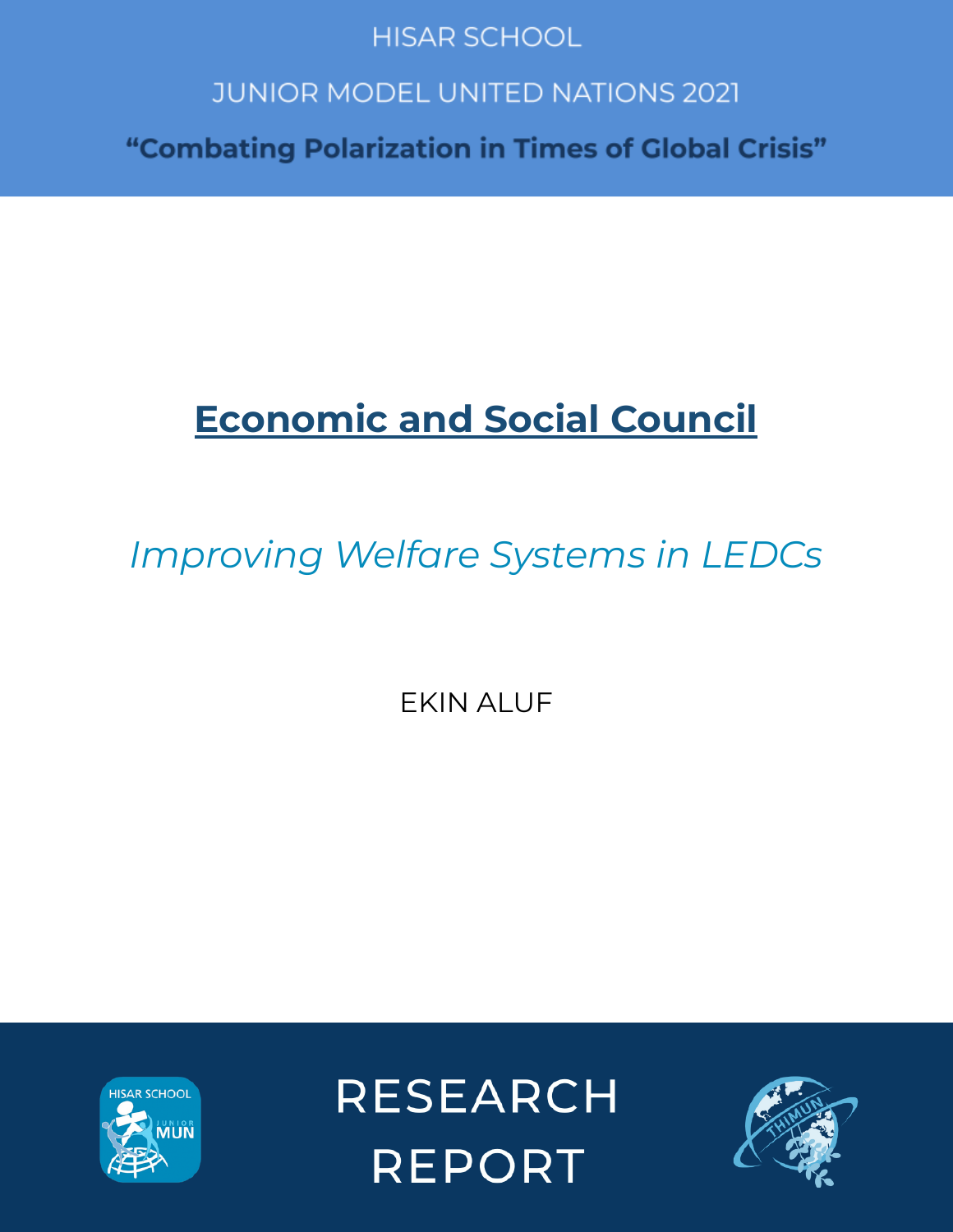#### **Forum:** ECOSOC

**Issue:** Improving welfare systems in LEDCs

**Student Officer:** Ekin Aluf - Vice-President

## **Introduction**

The welfare state regime is currently seen as a government policy aimed at ensuring the protection of people or groups within a given society. This social protection was originally implemented during the 1945 to 1960 time period, and it was later expanded to cover a wider variety of social services and dangers. The socioeconomic phenomena of welfare states have been expanding since the 1980s, encompassing a broader range of contemporary society. Welfare states have been shown to be important accelerators for the growth of economic success, since they may reduce socioeconomic disparity and shield individuals from social phenomena like unemployment or illness, both of which are kinds of suffering.

The international community has considered this issue of utmost importance, especially during the pandemic that has resulted in poverty rates skyrocketing, having released extensive reports on the development of minimum welfare states in Less Economically Developed Countries and adopting several conventions to establish a fulfilling legal background. Nonetheless, a large number of countries have not enacted minimum welfare state policies, which has exacerbated the impact of socio-economic concerns in a broader sense.

As a result, it is critical to design policies to encourage the adoption of minimal welfare states, given that without them, the phenomena of social disorder, as well as other economic concerns, would worsen. Previous operations have been judged critical, but the issue's intricacy and relevance should not be underestimated.

## **Definition of Key Terms**

#### **Welfare State**

The term welfare state refers to a system of national governance that is intimately linked to the preservation and management of an individual's, group's, or socioeconomic institution's well-being. Welfare governments are based on the ideas of equal allocation of income and equality of opportunity.

#### **Welfare System**

Welfare systems are a type of welfare state that focuses on assisting individuals and groups in need. These might range from unemployment benefits to medical help.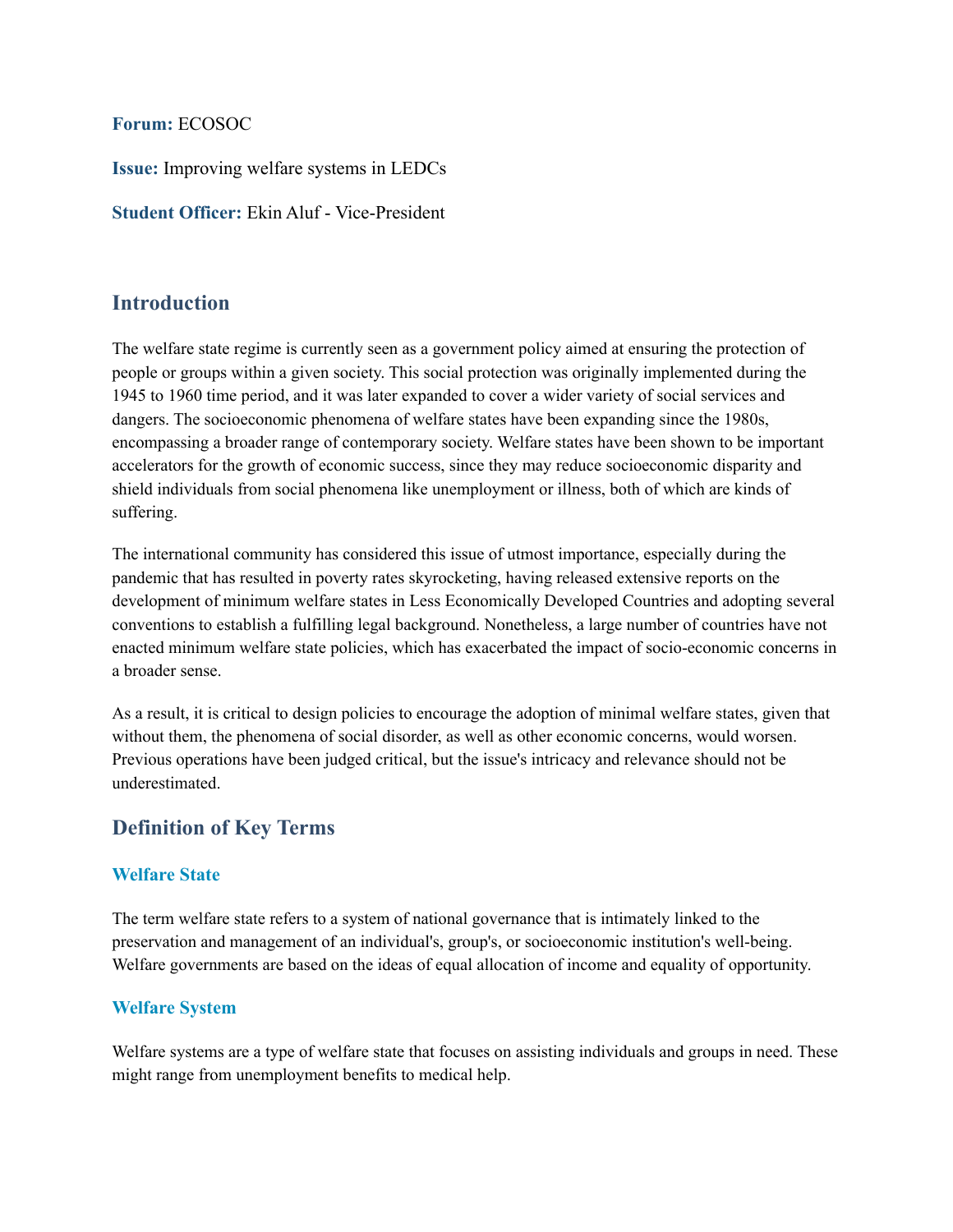#### **Welfare State Reform**

A welfare state reform is the reorganization of a welfare state's specialized systems. The goal of common welfare state changes is to reduce the number of people who need government aid and support (mostly financial) in order to make welfare systems more affordable.

#### **Entitlement**

The term entitlement refers to a state's legal responsibility to provide payments to people, corporations, and governmental organizations. However, in order to receive such, it is important to follow the already established legal standards.

#### **Otto von Bismarck**

During the 19th century, Otto von Bismarck was a conservative Prussian statesman. His political prowess earned him dominance in European affairs from 1860 until 1890 when he was in charge of uniting Germany's states into a mighty German Empire. Given that he was the first politician to develop the notion of a welfare state, Bismarck has a strong connection to the subject at hand.

## **General Overview**

#### **History of welfare states**

The tension shown to welfare systems increased in time. Although it is a fairly new concept its origin traces back to the 19th century.

#### **19th century**

Attempts to improve how the government dealt with the impoverished persisted throughout the 1800s. Some improvements aimed to assist the impoverished in finding jobs rather than relying on government support. In the 1880s and 1890s, reformers promoted social casework, which involved caseworkers visiting the impoverished and teaching them morality and work ethics. Prior to the Great Depression, the US Congress backed a variety of poor-assistance programs. A Civil War Pension Program, which was enacted in 1862 and gave assistance to Civil War Veterans and their families, was one of them. Many households were affected by the Great Depression. During the worst of the depression, one-fourth of the labor force was expected to be jobless. After this Otto von Bismarck introduced the concept of welfare gaining the support of the working class.

#### **20th century**

The Head Start State Collaboration Offices were established in 1990 as a trial initiative, similar to the Head Start program, which began in 1965 as a research study. Initially, funding was provided to 12 states. The goal was to establish large statewide collaborations between Head Start and the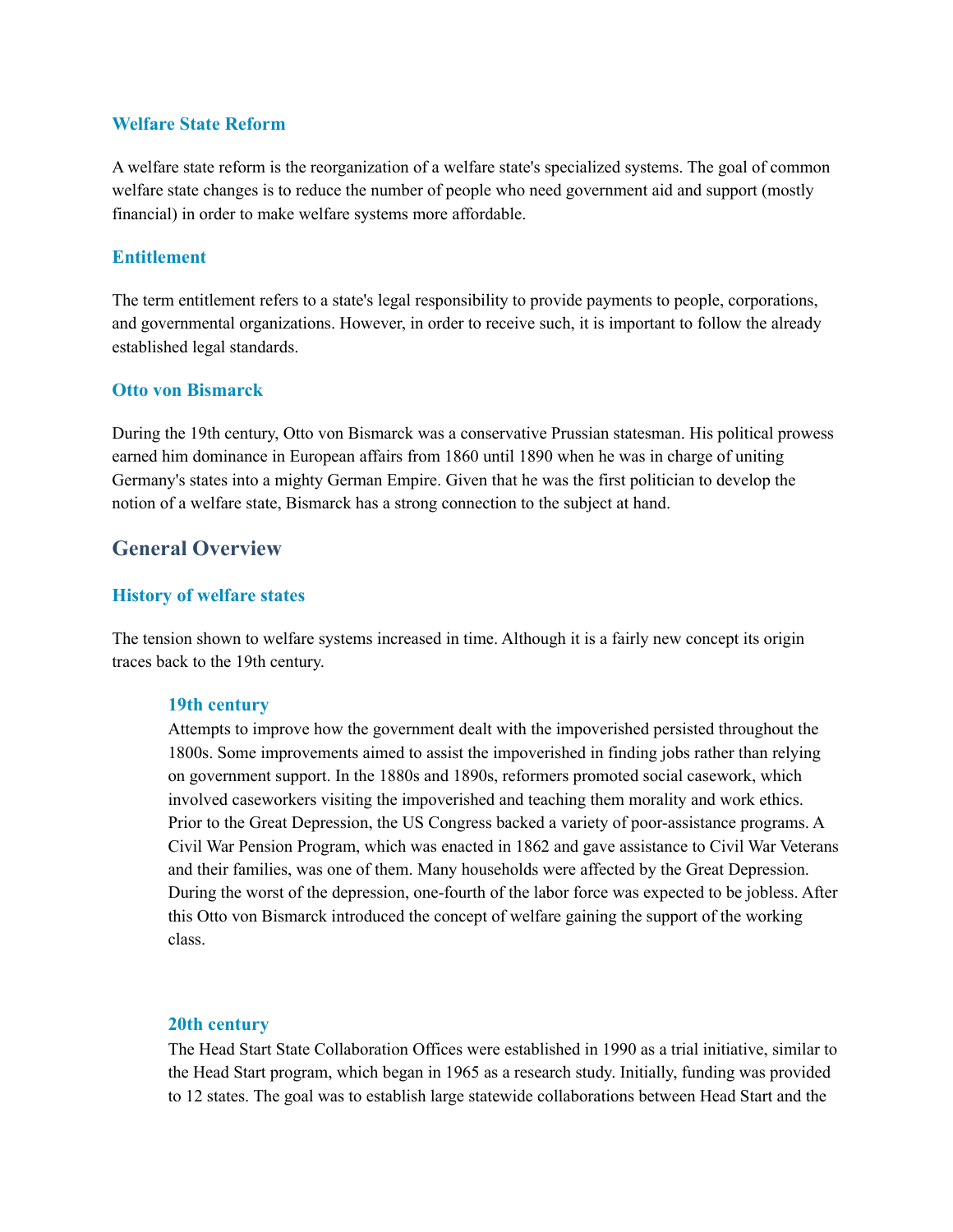states to address the increasingly complex, interconnected, and demanding difficulties of enhancing services for financially deprived children and their families. Two years later, eight additional states received funding. Collaboration Offices were established in all 50 states, Washington, DC, and Puerto Rico by 1997. Collaboration Offices were formed in 2008 for the American Indian/Alaska Native, Migrant, and Seasonal Head Start programs. In 1996, the Personal Responsibility and Work Opportunity Reconciliation Act was signed by President Bill Clinton. The legislation authorizes the federal government to provide annual lump sum payments to states for the purpose of assisting the impoverished. As a result, governments must follow particular guidelines to guarantee that persons receiving assistance are encouraged to transition from welfare to employment. Despite certain criticisms, many people agree that the initiative has been a success.

#### **Importance of a Strong Wellfare State**

Maintaining strong social welfare systems, for example, has aided in the creation of stable societies and thus a favorable environment for businesses to invest, while left-leaning governments around the world have pursued policies of expanding welfare provision and improving employment rights to ensure that workers benefit from the new global economy. Indeed, as globalisation widens the gap between wealthy and poor and fosters a more "flexible" working environment, national populations will continue to rely on governments to look after them both throughout their working lives and when they retire.

#### **Reduction of Poverty**

The international community, particularly the International Monetary Fund (IMF) and the International Labor Organization (ILO), believe that developing a minimal welfare state in countries with high poverty and low economic performance will help to alleviate these social problems. However, given the interplay of this phenomenon with demographic, sociological, and societal changes in the model society, measuring the influence of minimal welfare states on poverty reduction is extremely difficult. When one considers that poverty is defined as a state or organization with less than 50% of disposable income, the need of establishing a minimal welfare state becomes clear.

#### **Well-being and happiness of individuals**



Figure 1: Well-Being in welfare states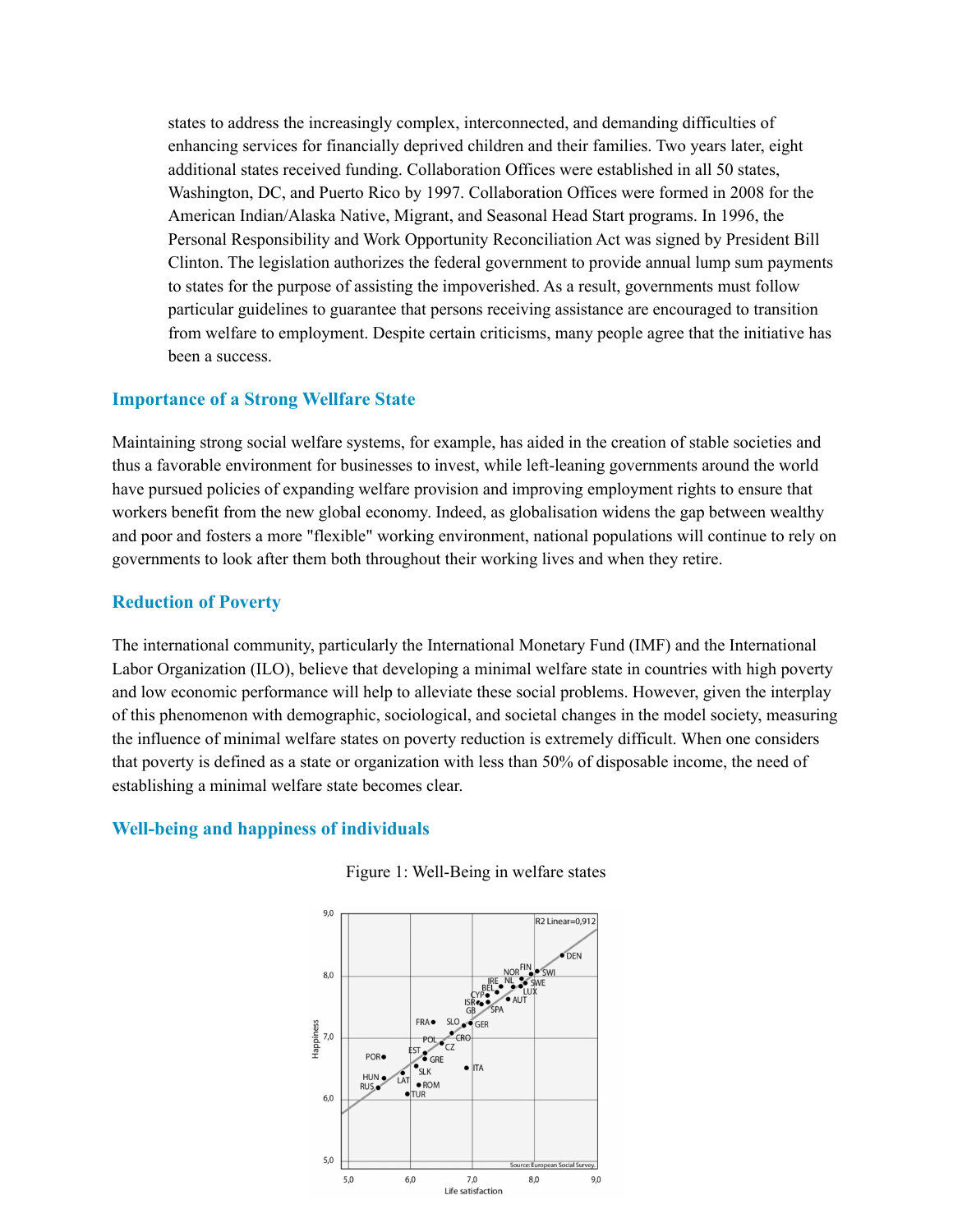Given that one of the fundamental characteristics of minimal welfare states is higher social insurance, one may argue that giving individuals with such benefits could improve their quality of life. The above-mentioned governmental protection brings more satisfaction to individuals who are in need of fundamental necessities, such as food, shelter, or healthcare. However, there are certain welfare states that do not give as much protection as others. The flexibility of labor markets might potentially assure pleasure and well-being in such welfare nations.

## **Major Parties Involved and Their Views**

#### **Sweden**

Sweden has created one of the most affluent welfare states in the world, successfully establishing a new model of the minimum welfare state for the rest of the world. Sweden's reliance on the international trade industry, as well as the country's strong productivity and living standards, are just a few of the causes that have contributed to the creation of such a successful and affluent minimal welfare state.

#### **The Netherlands**

The Dutch welfare state has a long history dating back several decades. The Dutch minimum welfare state, which was originally implemented in the 1960s and 1970s, has served as a model for the rest of the world. The Dutch welfare state model was intended to be based on the one chosen by Sweden, albeit being many years late owing to various socio-economic concerns that occurred during that period.

#### **International Monetary Fund**

The International Monetary Fund (IMF) is one of the most important non-governmental organizations (NGOs) that has incorporated the great majority of Less Economically Developed Countries (LEDCs) in its programs in order to help them financially. In such countries, fewer than 20% of the people living in poverty are socially protected and covered by existing, but undeveloped welfare governments. As a result, hundreds of millions of people are unable to exercise their human rights and maintain a basic standard of living.

As a result, the International Monetary Fund has gone about seeking to cover the core parts of the state's social protection, thereby becoming the sole NGO having a say in how social protection is distributed. Prior to its effect on this phenomenon, the IMF was in charge of defining and addressing poverty-related socioeconomic concerns by temporarily supporting countries while causing deeper macroeconomic problems.

#### **International Labor Organization**

Another NGO that has focused a lot of its study on the formation of minimal welfare states is the International Labor Organization (ILO). The ILO has identified many difficulties concerning the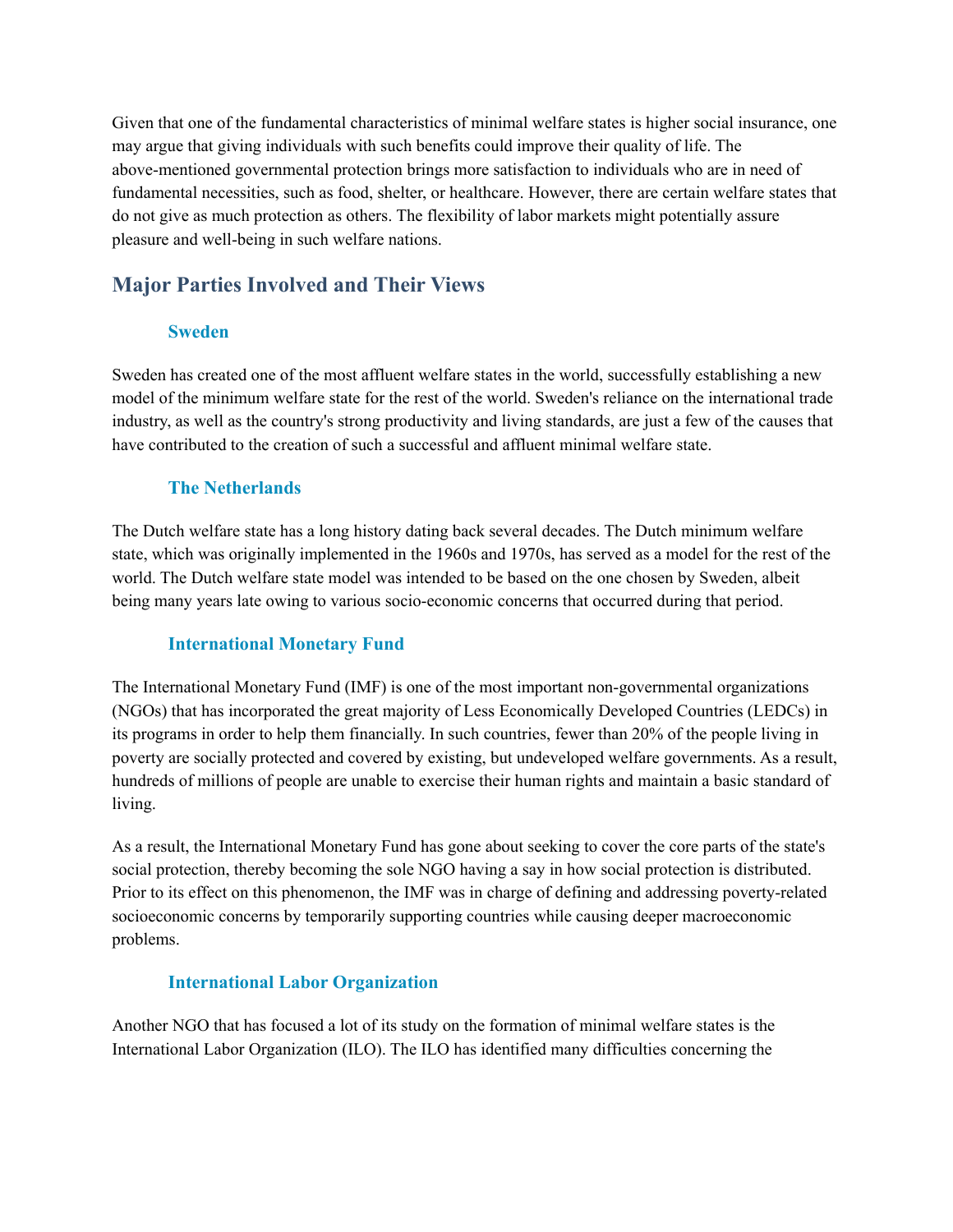repercussions that the expansion of a given welfare state might create on a macroeconomic level, as evidenced by papers such as the "Comparative Study on French Social Policy."<sup>1</sup>

## **Timeline of Events**

| Date of Event | Description of Event                                                                                                             |
|---------------|----------------------------------------------------------------------------------------------------------------------------------|
| 1860-1890     | The development of the first welfare state.                                                                                      |
| 1881          | The first welfare state done by Otto von Bismarck.                                                                               |
| 1945-1960     | The Decolonization Period and the interest of unions to distribute<br>socio-economic issues.                                     |
| 1948          | Adoption of comprehensive measures of social insurance in the<br><b>United Kingdom.</b>                                          |
| 1960s         | Development of the Dutch welfare state model.                                                                                    |
| 1970s         | Seperation of the social-democratic welfare state.                                                                               |
| 1990s         | The term christian-democratic welfare state was explored.                                                                        |
| 2000s         | Dutch welfare system collapsed, hence proving that a states'<br>political status is crucial for the development of such regimes. |

## **Treaties and Events**

*● Ministerial declaration on generating full and productive employment and decent work for all, United Nations Economic and Social Council (297/WP/SDG/1)*

*● C117 - Social Policy (Basic Aims and Standards) Convention 1962, International Labor Organization (No. 117)*

## **Evaluation of Previous Attempts to Resolve the Issue**

The international community, and notably the United Nations, has made a few attempts in the past to build efficient and contemporary minimum welfare states. In terms of the United Nations, numerous sub-bodies have been established to focus on the creation of minimal welfare states. The United Nations Statistics Division has focused on collecting data from a variety of social security regimes and has collaborated with non-governmental organizations (NGOs) such as the International Labor Organization

<sup>&</sup>lt;sup>1</sup> "Is There A Welfare State Crisis? A Comparative Study of French ...." <http://www.oit.org/public/english/protection/ses/download/docs/welfare.pdf>.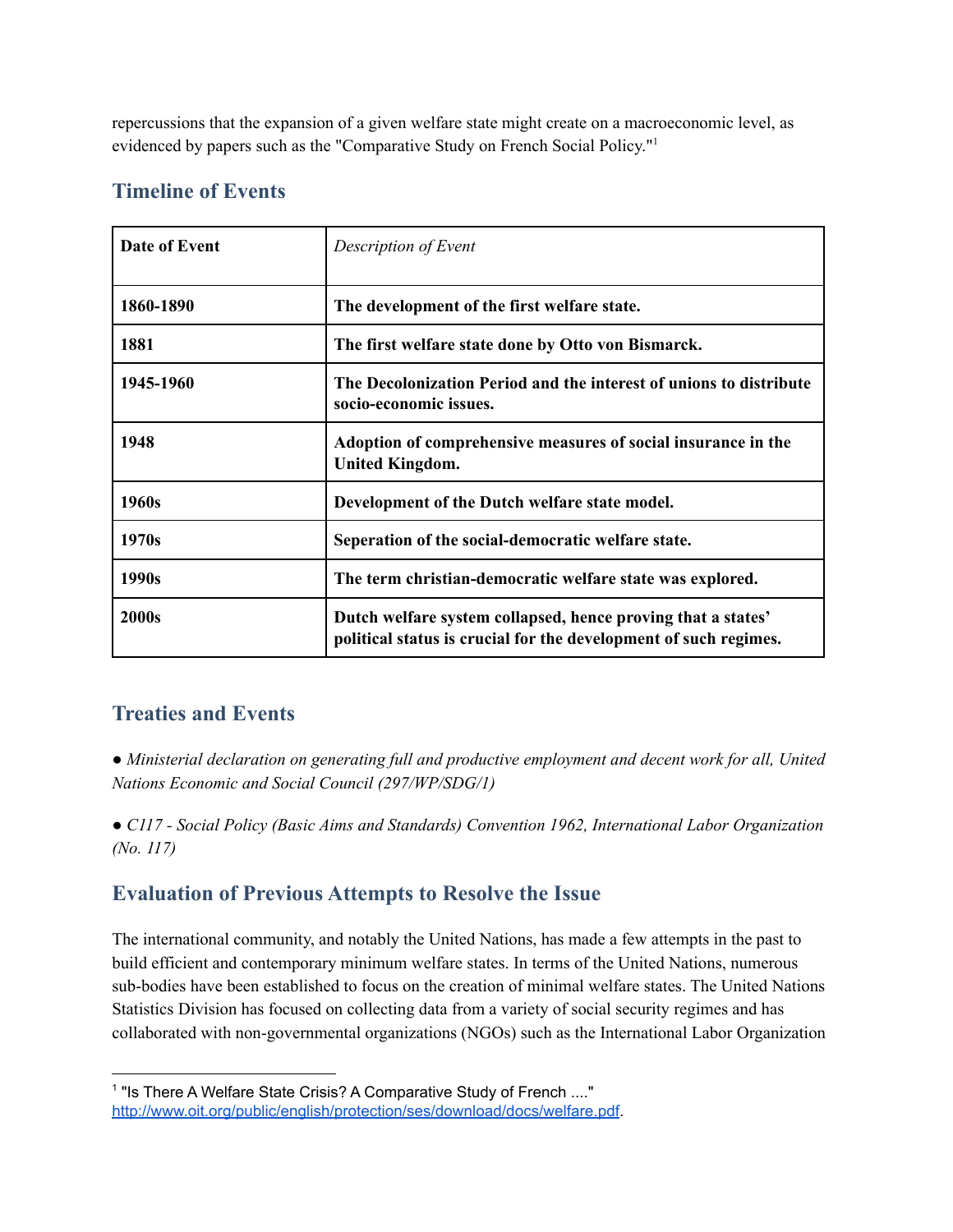(ILO) to evaluate the cost and consequence of developing minimal welfare states. In the past, the United Nations Department of Economic and Social Affairs created the Department of Social Affairs as a sub-department. This subdivision focused on the development of social welfare and has released several documents surrounding this field.

#### **Possible Solutions**

#### **Earned Income Tax Credit (EITC)**

The EITC, which was enacted in 1975 largely to help low-wage employees balance payroll taxes, currently gives a 40 percent cash supplement for every dollar of earnings up to nearly \$10,000 for families with two or more children. The EITC is refundable, unlike some other tax credits, which means that households with little or no income tax responsibility receive a check from the Treasury. Up to a little more than \$13,000 in earnings, the maximum benefit of \$4,000 remains stable, and subsequently phases off at a rate of about 20 cents for every dollar earned beyond \$13,000. When wages hit around \$32,000, the bonus is totally gone. By 2000, the federal EITC had provided over \$30 billion in cash supplements to working families, making it the largest program that offers benefits to low-income families outside of Medicaid and Supplemental Security Income. It also gives assistance primarily to working families, unlike practically every other program for low-income families. In a nutshell, it's the archetypal job assistance program.

#### **Creation of legal documents**

It is important to construct legal agreements (such as conventions and treaties) on this subject in order to provide a legal basis incorporating characteristics that each nation must adhere to when opting to form minimum welfare states. Setting a baseline guideline would make it illegal for governments to exploit people or mistreat groups of the general public.

## **Bibliography**

- Alcock, Peter, and Martin Powell. "PART 1: Welfare Theory Concepts and Issues Theoretical Perspectives Social Problems Social Divisions." SAGE Publications Ltd, uk.sagepub.com/sites/default/files/upm-binaries/36570\_Alcock\_%26\_Powell~Vol\_1\_Ch\_01.pdf.
- Andersen, Jørgen Goul. "Welfare States and Welfare State Theory." ResearchGate, Jan. 2007, [www.researchgate.net/publication/271217504\\_Welfare\\_States\\_and\\_Welfare\\_State\\_Theory.](http://www.researchgate.net/publication/271217504_Welfare_States_and_Welfare_State_Theory%E2%80%8B)

Bertram, Geoff. "Assessing the Structure of Small Welfare States." Commonwealth Secretariat, 2011.